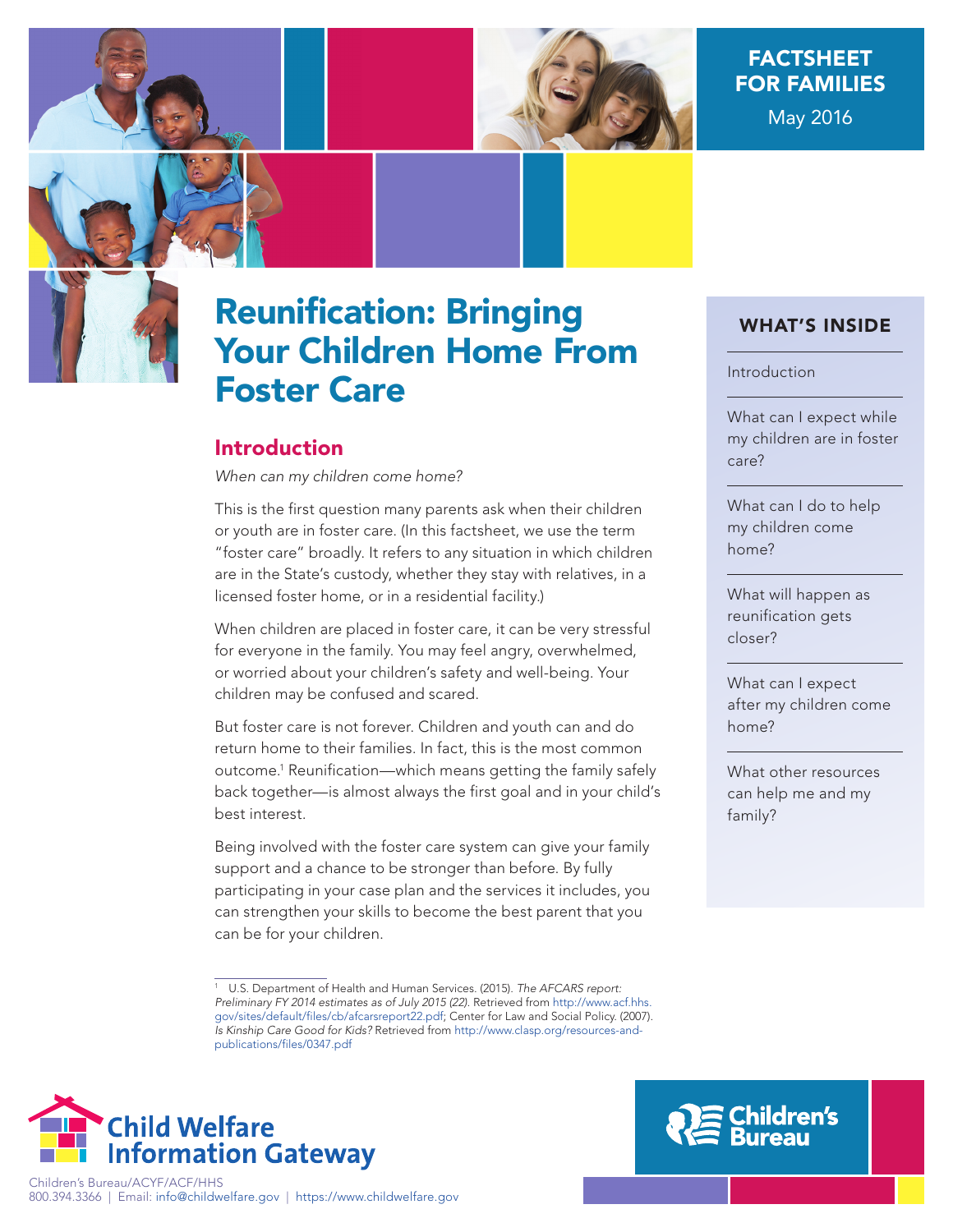# About 3 in 5 children in foster care return home to their parents or other family members.

Source: U.S. Department of Health and Human Services. (2015). The AFCARS report: Preliminary FY 2014 estimates as of July 2015 (22). Retrieved from [http://www.acf.hhs.gov/sites/default/files/cb/](http://www.acf.hhs.gov/sites/default/files/cb/afcarsreport22.pdf) [afcarsreport22.pdf,](http://www.acf.hhs.gov/sites/default/files/cb/afcarsreport22.pdf) Center for Law and Social Policy. (2007). Is Kinship Care Good for Kids? Retrieved from <http://www.clasp.org/resources-and-publications/files/0347.pdf>.

NOTE: This factsheet provides a general overview of the reunification process. Laws and policies governing foster care and reunification are different in each State. You may be able to find more information about your State's foster care system by using Child Welfare Information Gateway's State Guides and Manuals Search at [https://www.](https://www.childwelfare.gov/topics/systemwide/sgm/) [childwelfare.gov/topics/systemwide/sgm/](https://www.childwelfare.gov/topics/systemwide/sgm/). Select your State and an audience of "Parents."

For specific information about laws or policies that could affect your case, talk to your lawyer or a local legal services or parent advocacy organization. (Additional resources are provided at the end of this factsheet.)

# What Can I Expect While My Children Are in Foster Care?

The goal of the foster care system is to ensure children's safety and well-being. To do so, the agency will provide a safe, temporary place for your children to live and will work with you and your family to develop a case plan.

No one can tell you exactly how long your children will be in foster care; this will depend on your case plan and the circumstances that brought you to the foster care system. Reunification does not happen overnight, but everyone agrees that the first goal is to reunite children and youth with their families as soon as possible.

Federal law requires States to establish a "permanency plan" for each child in foster care (meaning, a plan for where the child will live when they leave foster care whether they go home to their family [reunification], live permanently with a relative [kinship care], or are placed for adoption). Permanency plans also include services that families must complete in order for children to return home. If the child remains in foster care for 15 out of 22 months, in most cases, the law requires the child welfare agency to ask the court to terminate parental rights (end the legal parent/child relationship). During this 15-month period, however, States are required to work to bring parents and children back together.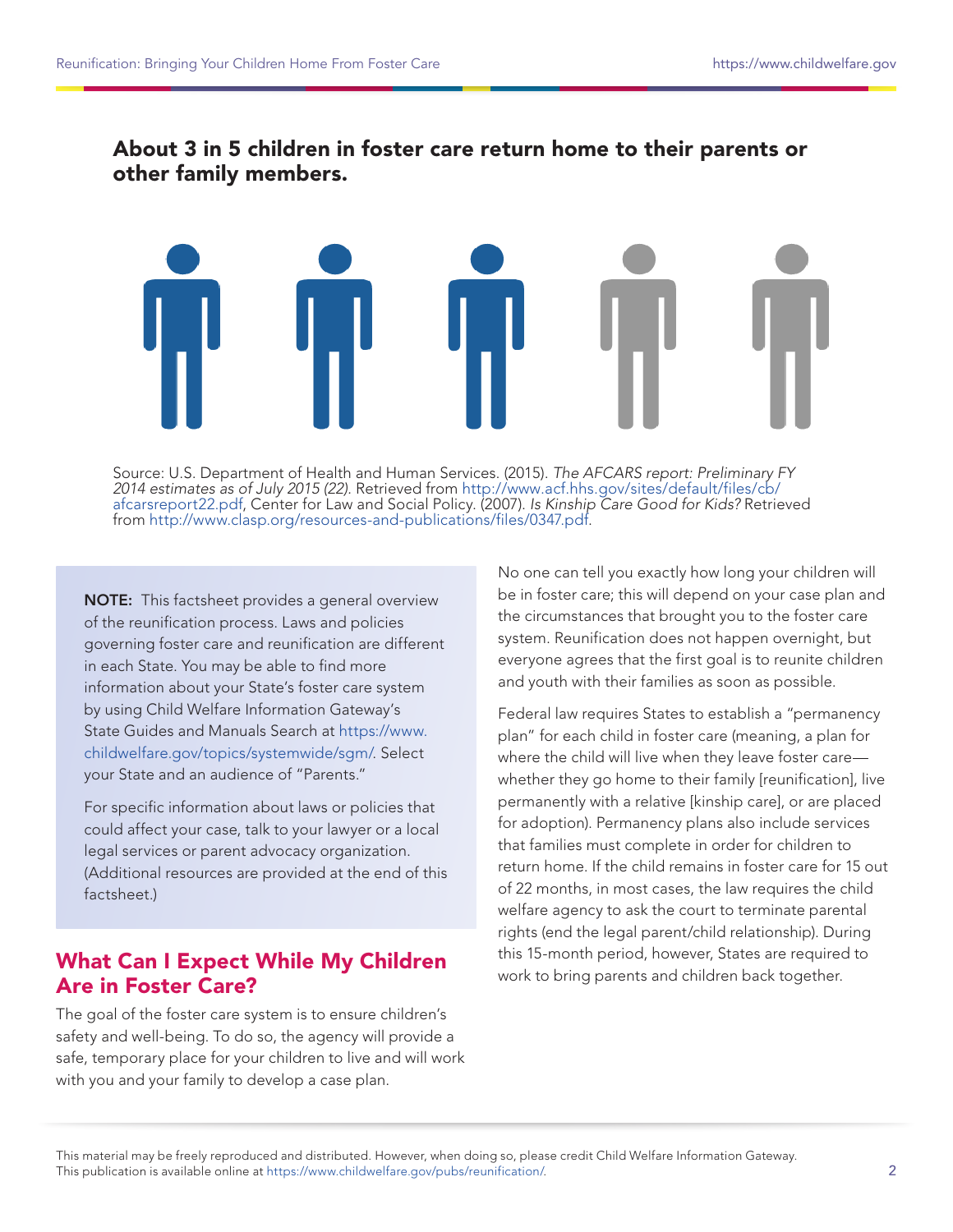"I really appreciated the support and trust that I received from my child welfare caseworker and probation officer. They both believed that I could change and become the strong, resilient, and healthy parent that I am today. I really benefitted from being part of a child welfare system that helped me build protective factors in my family."

—Toni Miner, Birth Parent National Network, Colorado

#### Your Child's Foster Care Placement

While they are not living with you, your children might live with a family member or close friend (sometimes called kinship care); an unrelated foster family; or in an emergency shelter, group home, or other treatment facility.

Research suggests that, if children must be placed out of your home, living with relatives or close friends (kin or fictive kin) can help them thrive. $^2$  The agency will likely ask you whether there are family members who can provide a safe place for your child to stay. You may ask the agency to consider placing your child with relatives, even if your relatives live in another State. Give the agency as much contact information for your relatives as you can. If you are worried that your family cannot afford to take care of your children, the agency may be able to help with financial and other supports. Relatives will be screened (have a background check or home study) to be sure that they can provide a safe temporary home.

#### Your Family's Rights While Involved With the Foster Care System

Federal law provides some rights for families of children in the foster care system. For example:

People suspected of child abuse or neglect have the right to be notified of the specific allegations against them and the outcome of the agency's investigation.

- To ensure children are placed with relatives whenever possible, States are required to locate and notify relatives (on both sides of the family) of children who are removed from their homes within 30 days.
- States must try to keep siblings in foster care together.

Additional rights vary by State. You may find more information about the laws governing foster care in your State (including parents' rights) by using Information Gateway's State Guides and Manuals Search at [https://](https://www.childwelfare.gov/topics/systemwide/sgm/) [www.childwelfare.gov/topics/systemwide/sgm/.](https://www.childwelfare.gov/topics/systemwide/sgm/) Select your State and an audience of "Parents." In some cases, certain rights of parents may be limited or suspended by a court order.

Many States recognize that parents whose children are in foster care have the right to:

- Be informed about the process, any court hearings, and what is expected of them
- **Speak for themselves and be listened to at each step** of the process
- Have legal representation (by a lawyer or attorney)
- **Participate in the development of their family's case** plan and be informed of any changes
- Be offered services that will help them bring their children home again
- Have regular visits and contact with their children while they are in foster care
- Stay informed about their children's health, development, and progress in school
- Receive fair treatment regardless of race, culture, gender, or religion—including having culturally sensitive services provided in the language they prefer

Fathers who are not married to their children's mother may need to establish paternity before their rights are recognized. See the Information Gateway publication The Rights of Unmarried Fathers for more information at [https://www.childwelfare.gov/topics/systemwide/](https://www.childwelfare.gov/topics/systemwide/laws-policies/statutes/putative/) [laws-policies/statutes/putative/](https://www.childwelfare.gov/topics/systemwide/laws-policies/statutes/putative/).

<sup>2</sup> Conway, T., and Hutson, R. Q. (2007). Is kinship care good for kids? Center for Law and Social Policy. Retrieved from [http://www.clasp.org/resources-and](http://www.clasp.org/resources-and-publications/files/0347.pdf)[publications/files/0347.pdf](http://www.clasp.org/resources-and-publications/files/0347.pdf)

This material may be freely reproduced and distributed. However, when doing so, please credit Child Welfare Information Gateway. This publication is available online at https://www.childwelfare.gov/pubs/reunification/.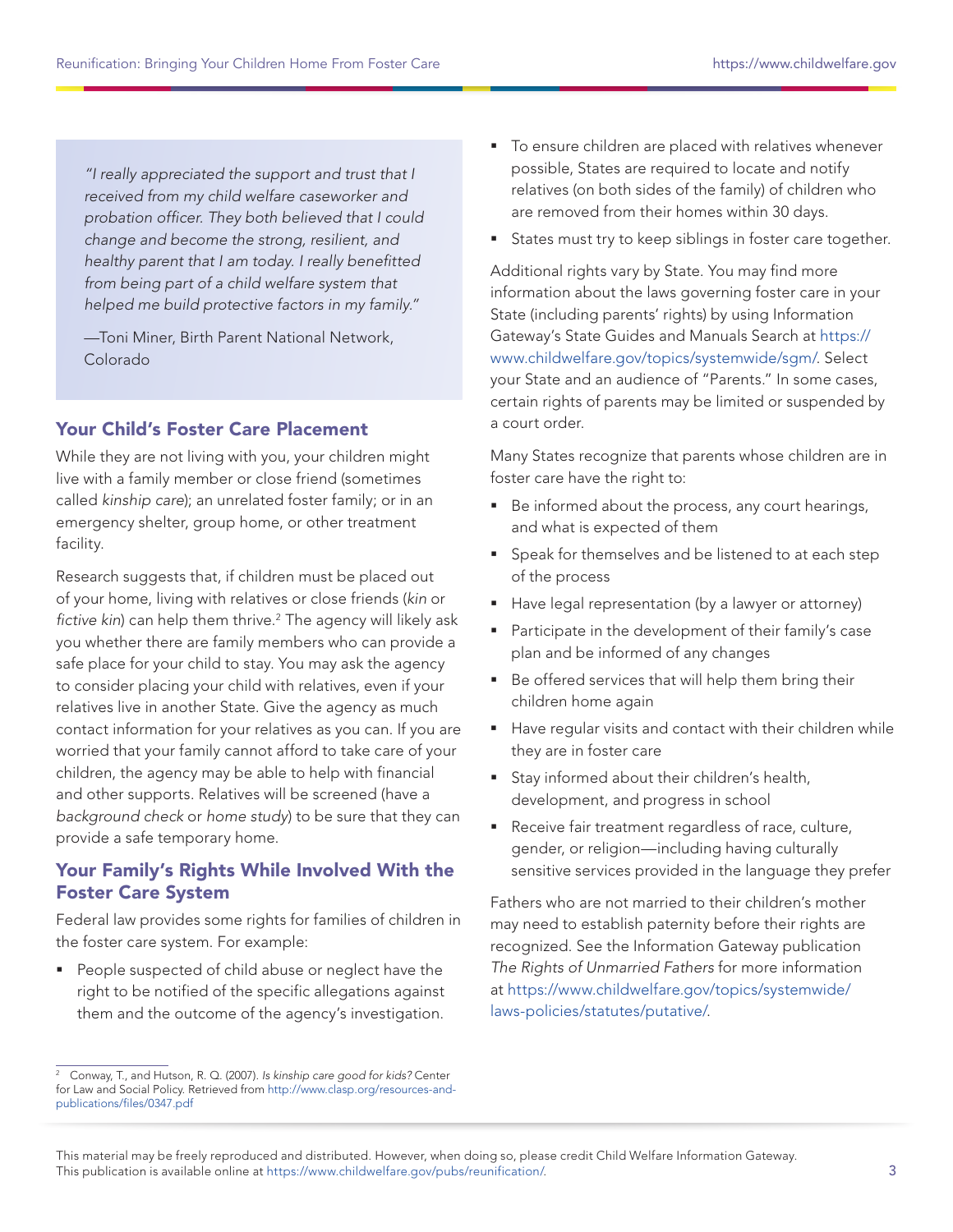Your children also have rights while they are in foster care. These include:

- Appropriate food, clothing, and shelter
- Freedom from harm, danger, or neglect
- Access to education
- Medical, mental health, and dental care
- **Someone to represent their interests at hearings (such** as a guardian ad litem or court appointed special advocate)
- **Placement with siblings when possible; if siblings must** be separated, they should have frequent visits
- **Placement in a setting where their native language** is spoken and where their religious customs can be maintained

If you feel your rights or those of your children are not being respected, or if you have other concerns about how your case is being handled, you may find helpful information in the Information Gateway factsheet From Complaint to Resolution: Understanding the Child Welfare Grievance Process at [https://www.childwelfare.gov/pubs/](https://www.childwelfare.gov/pubs/factsheets/cw-grievance/) [factsheets/cw-grievance/](https://www.childwelfare.gov/pubs/factsheets/cw-grievance/).

#### Your Case Plan

Before your children come home, the child welfare agency and court must be certain that:

- **You can keep your children safe.** While your children are in foster care, the agency will regularly assess your family's strengths, needs, and progress toward resolving the issues that caused your children to be placed into care. These might include drug or alcohol use, family violence, neglect, or other unsafe conditions.
- **You can meet your children's needs.** The agency will work with you to ensure that you can provide a safe place for your children to live, enough food to eat, medical care, and emotional support, among other things.
- **You are prepared to be a parent.** By learning how to strengthen your parenting skills and being willing to get help and support when you need it, you can keep your family strong. This may include continuing to participate in services offered to you while your children are in foster care and even after they come home.

# Your case plan is a road map for bringing your children home.

Your caseworker will work with you to develop a case plan to help your family meet these goals. (The agency might call this something different, like a service plan, a treatment plan, a reunification plan, or a permanency plan.) This plan is the road map for reunification with your children or youth—it will spell out exactly what you need to do and learn in order to bring and keep them home. Here are some things you can expect from your case plan:

- " You have the right to help develop the plan. Your caseworker will meet with you to learn all she or he can about your family. Tell him or her about:
	- **○** Your family's needs (those that brought your children or youth into care, as well as others that might affect your ability to bring them home safely)
	- **○** Your strengths (what you do well)
	- **○** Your support system (people who help out you and our children, such as neighbors, close friends, or family members)
	- **○** Your child's special needs (including medical needs, school issues, fears, etc.)
	- **○** Your goals and dreams for your family, and what help you might need to get there

Be sure to speak up about anything that concerns you or that you don't understand. You will be expected to sign and follow this plan.

- **Other people also may help to develop this plan.** The purpose of this is to involve as many people who love and support your child as possible. These might include:
	- **○** Other members of your family and your child's family, including your child's other parent and his or her relatives
	- **○** Representatives from your child's school or your church
	- **○** A guardian ad litem (GAL) or court appointed special advocate (CASA)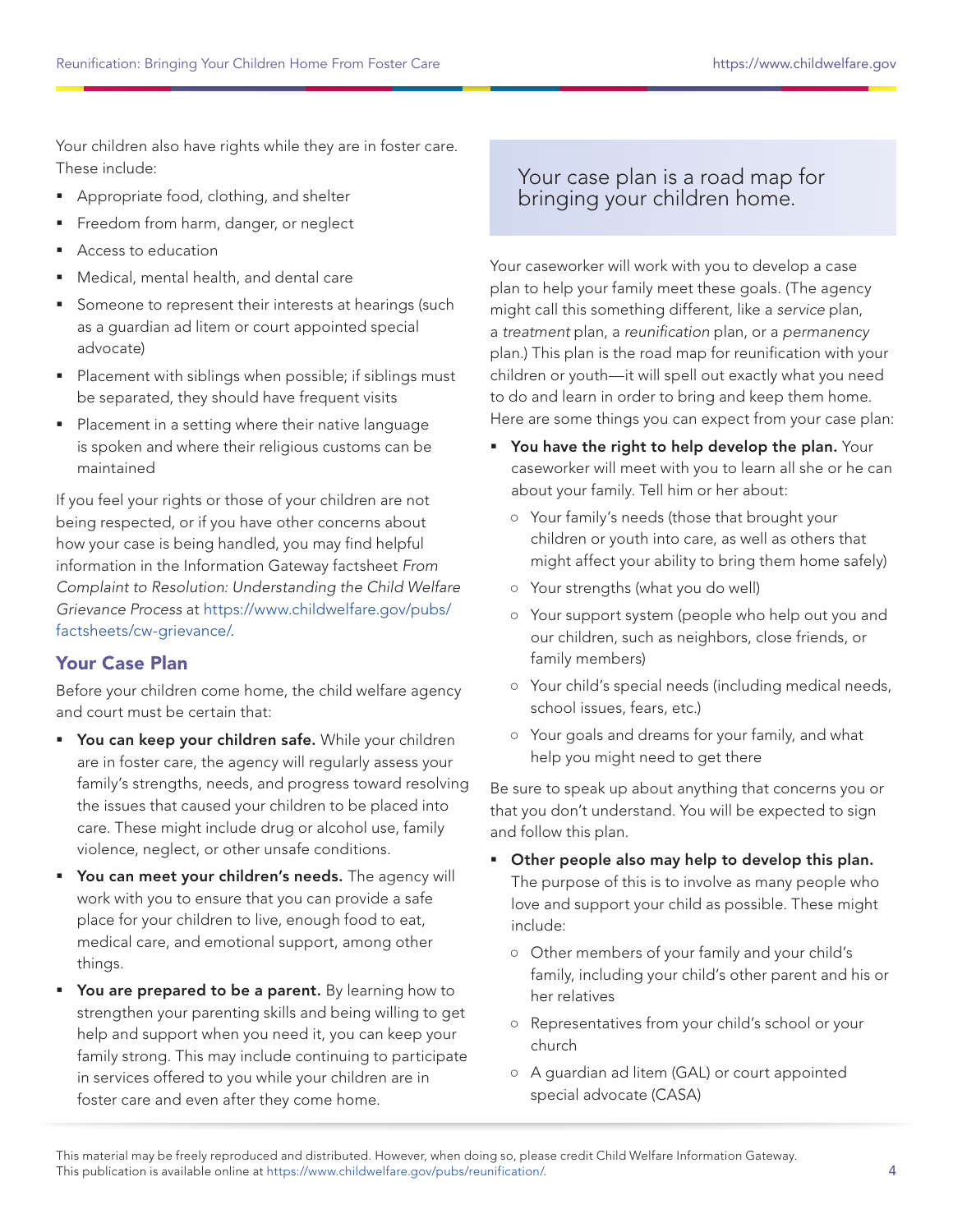- **○** Close family friends
- **○** An advocate to support you during this process. Some agencies have "parent partners" available. These are people who have been in a similar situation and are now trained to help other parents.
- **○** Your teenager, if he or she is old enough

Sometimes planning happens in a group meeting called a family team meeting, family group conference, or family group decision-making meeting.

- **Your plan will include supports and services.** These services are intended to help your family get stronger. They might include (among other things):
	- **○** Counseling (for you and/or your family)
	- **○** Drug or alcohol treatment
	- **○** Help with housing, transportation, food, and other needs
	- **○** Help building job skills and finding employment
	- **○** Anger management classes
	- **○** Parenting classes

You have a right to ask for services you believe you or your child need to address the situation that caused concern for your child's safety.

- **PED Your needs should be considered.** Services and visits with your children or youth will be arranged around your work schedule whenever possible. If you can't afford the services in your case plan, the agency may refer you to community agencies that can help or ask that services be paid for through a community services agency.
- Your case plan will likely include a second goal for your child, in addition to reunification. Other possible goals include:
	- **○** Living permanently with a relative (kinship care or guardianship)
	- **○** Adoption
	- **○** Another planned permanent living arrangement (APPLA) or independent living for some older teens

Your caseworker will pursue this goal while he or she is working with you to bring your children home. This is called concurrent planning. It does not mean that the agency does not want your family to get back together. It simply recognizes that your family's situation is complex and requires additional planning to ensure your child has a safe, permanent home.

" You have the right to be kept informed. You will receive a copy of your case plan. If your first language is not English, you have the right to an interpreter and to receive a copy of the case plan in your native language. You should be informed of any changes to the plan, and the plan should be reviewed regularly.

#### Strengthening Your Family

Your case plan is not just about "checking boxes" to get your children home. The goal is to create a stronger family for your children and yourself. One way you can do this is by building what are called protective factors—strengths that help all families get through tough times. They include:

- Ways your family members show that they love and care about each other
- **Information about raising children and what they need** at different ages
- **The ability to "bounce back" after challenges**
- **Support from family and friends**
- Resources for meeting day-to-day needs (like housing, food, clothing, etc.)
- Ways to help your children to get along well with you and with others

Ask your support team to help you build protective factors now, so your family is even stronger when your children come home. You can also find tips for building strong families from Strengthening Families [\(http://www.](http://www.cssp.org/reform/strengtheningfamilies/2015/SF-Parent-Brochure-web.pdf) [cssp.org/reform/strengtheningfamilies/2015/SF-Parent-](http://www.cssp.org/reform/strengtheningfamilies/2015/SF-Parent-Brochure-web.pdf)[Brochure-web.pdf\)](http://www.cssp.org/reform/strengtheningfamilies/2015/SF-Parent-Brochure-web.pdf) and on the Child Welfare Information Gateway website at [https://www.childwelfare.gov/](https://www.childwelfare.gov/pubPDFs/guide.pdf#page=48) [pubPDFs/guide.pdf#page=48.](https://www.childwelfare.gov/pubPDFs/guide.pdf#page=48)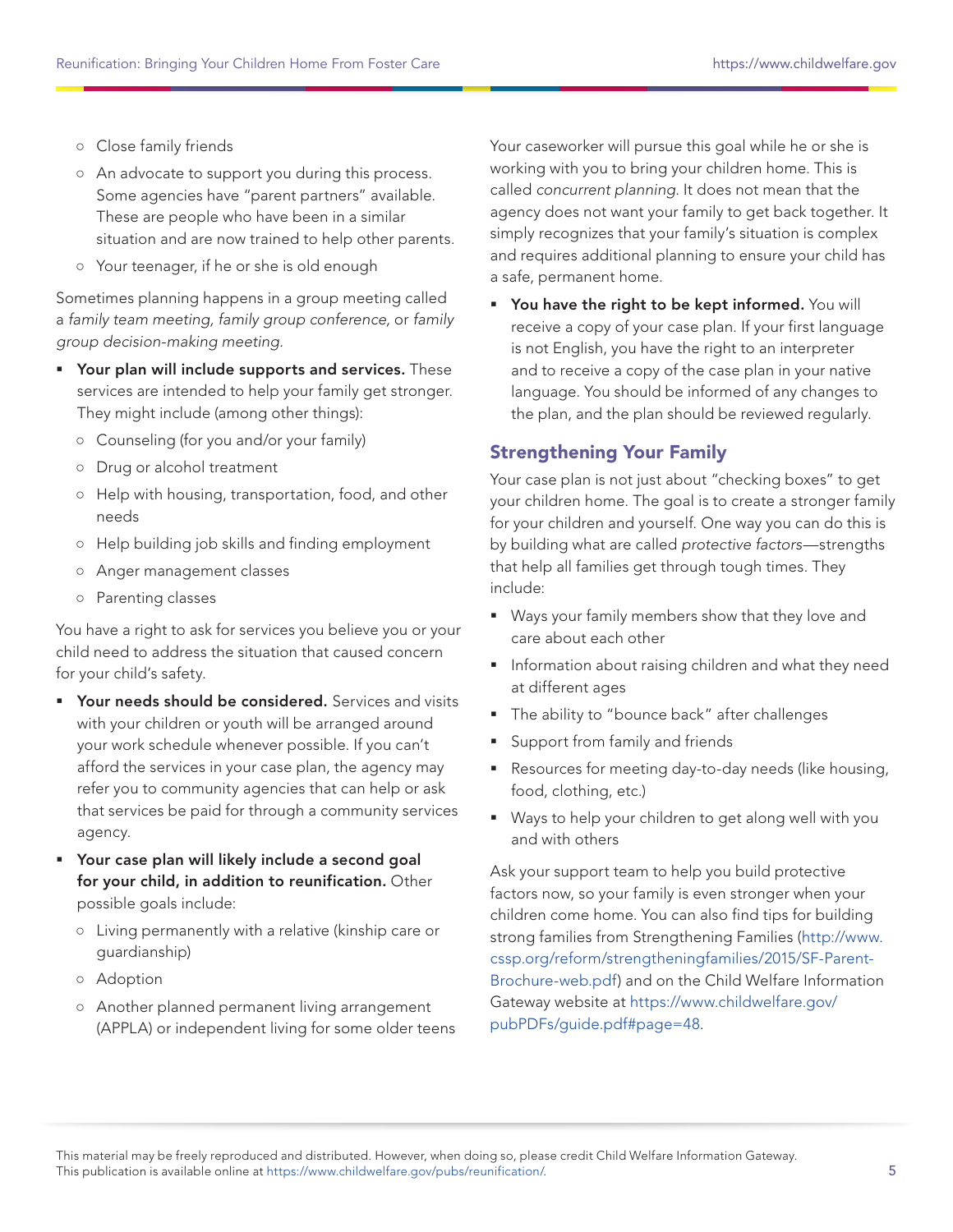# What Can I Do to Help My Children Come Home?

While your children are in foster care, it is important to fully understand why they are there and to participate in your case plan to make your home safe for their return. If something changes that makes the plan more difficult for you to follow, talk to your caseworker or your lawyer right away. Let your attorney know if the services described in your plan do not meet your needs, are not available when you need them, are too expensive, or are too difficult to access.

Other things you can do are outlined in more detail below. They include visiting your children regularly and working with your team. It is important to document your progress, including keeping track of visits with your children and participation in services.

"I graduated from a year-long inpatient treatment program, started working full-time and doing all of the services that the court had ordered. Working a job, going to services and working on self is extremely difficult… One by one, I was able to work down the list of required services. I went from non-compliant to partially compliant to compliant… Today I can attest to the power of faith, support, and love. My daughter and I are together. And she is a light brighter than anything that has touched my life."

—Shrounda Selivanoff, Birth Parent National Network, Washington

### Visit Regularly

Visiting your children while they are in foster care has many benefits. Most importantly, it helps to preserve and strengthen your bond while you are separated. It can soothe children's fears and worries by showing them that you care about them and can be counted on to be there for them when you say you will. It also shows the agency that you are committed to your child. Try not to miss any visits. If something is getting in the way of scheduled visits (e.g., transportation, work schedule), talk with your caseworker to develop a new plan.

Visits can be awkward, especially if they are supervised or take place somewhere that is not comfortable or familiar. The following tips may help make visits more comfortable and rewarding for both of you:<sup>3</sup>

- **Bring things to do.** Toys, games, books, and other activities give you all something to focus on. Also, bring something that makes the environment feel more like "home" (such as a blanket and pillows for snuggling or, if it is allowed, a special snack). Bring a camera or phone to take pictures, or ask the caseworker to take pictures of the family together. If you want to bring your child a gift, check with your caseworker and the foster parent first.
- Use the time to bond. It is important for you to continue to play an active role in your children's lives. You can rock, sing to, or snuggle an infant. Toddlers might enjoy showing off new skills like walking, jumping, or playing with blocks. With older children, you can talk about their favorite activities and topics. Encourage them to tell you about things that have happened at school, and avoid topics that create tension.
- **Try to stay positive.** When children ask when they can come home, avoid giving a specific time, like "next week" or "before your birthday." Instead, reassure your child that you are working on being together as a family.
- **Allow your children to express their feelings.** It's normal for children to feel angry or scared. Use your visits to reassure them that you love them and are working to bring them home. Younger children may seem to have "forgotten" their parents or seem more comfortable interacting with foster parents. Give your children the time they need to get comfortable with the situation and interact with you. It's okay to ask for help and guidance if, for example, a fussy baby is hard to soothe or a toddler is having a tantrum. Visits are a good time for you to strengthen your parenting skills and learn valuable tips.

<sup>&</sup>lt;sup>3</sup> Adapted from Rise. (2009). "One step at a time." Retrieved from [http://](http://www.risemagazine.org/item/one-step-at-a-time/) [www.risemagazine.org/item/one-step-at-a-time/](http://www.risemagazine.org/item/one-step-at-a-time/).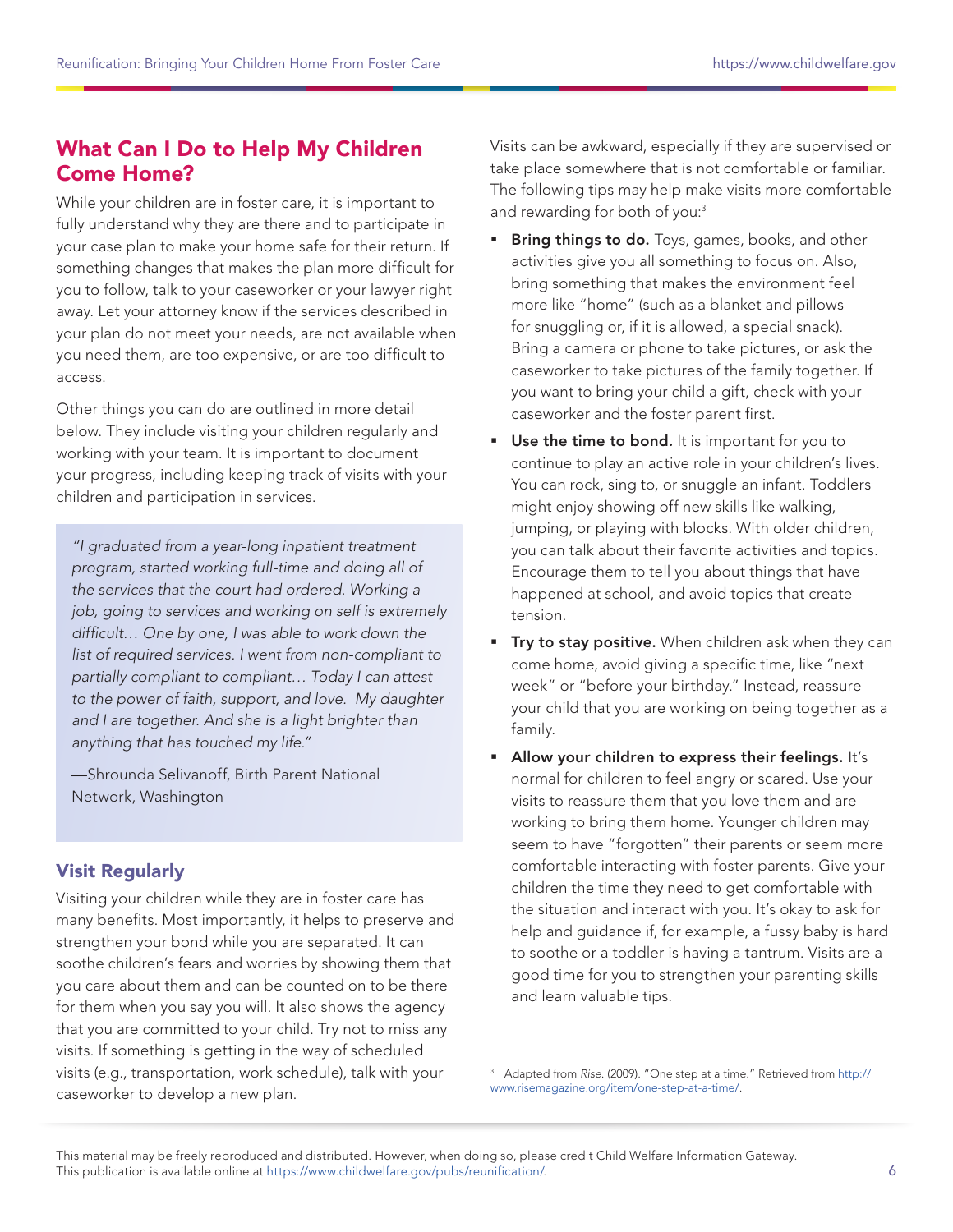- Get to know the foster parents. Having a good relationship with your child's foster parents can make the time apart easier on you and your children. Ask your caseworker if you can meet your children's foster parents and how best to tell them about your children. You can ask how your children are doing at their house, or ask if you can meet them for any upcoming doctor's appointments or parent-teacher conferences. You also may want to ask what new skills your children have learned; what new foods they like; or how they like their schools, activities, and friends.
- **Help children say goodbye or "see you soon."** When it's time for the visit to end, tell your children that you'll see them again as soon as you can.
- **Keep in touch between visits.** Ask your caseworker and the foster parents about the best ways to let your children know you're thinking of them while you are apart. These might include scheduled phone calls, letters, or email, especially on special occasions.
- Keep visiting. It will get easier.

Other concerns you may have about visits include the following:

- **Siblings.** If you have more than one child in foster care, your children should be placed together unless it is not best for their safety or health. If your children are separated in foster care, you may want to ask your caseworker:
	- **○** Why were my children not placed together?
	- **○** Are you working to find a placement where they can be together?
	- **○** Can our visits can be coordinated so that we can all be together at the same time?
	- **○** Are my children visiting with each other, in addition to visits with me?
- **Long-distance visits.** If you are unable to visit your children in person because of distance or other reasons (e.g., incarceration), ask your caseworker:
	- **○** How can you help us stay in touch? Can we have telephone and/or video calls?
	- **○** Can I send my child letters?
- **Progress in visits.** Your visits with your children may be supervised, especially at first. Eventually, as you make progress on your case plan, you can ask for unsupervised and longer visits. Ask your caseworker
	- **○** How are you evaluating my family's progress?
	- **○** What would you like to see happen before we can have longer visits?

"My visits with my daughter are the most important 90 minutes of my whole week. I do everything I can to be prepared and stay positive because I know that time is important to her too. Those visits with my daughter help me stay focused on what's really important in my life and what my priorities are. For me that's being the best father I can be for her."

—Jacob, Parent from Oregon

#### Work With Your Team

Your experience with the foster care system will include many different people. Some of these are your caseworker, your child's foster parents, your lawyer/ attorney, and your child's advocate. You also might work with a peer mentor, peer advocate, or parent partner. Working well with each of these members of your team will improve the chances of bringing your children home.

#### Your caseworker (or social worker):

- Works with your family to develop and monitor your case plan
- Arranges services for you and visits with your child
- Reports to the court on your family's progress

Building a relationship with your caseworker will help you understand your case better and make progress toward reunification.

Tips for working with your caseworker:

- Ask any questions you may have about your case plan, your caseworker's expectations, and the services or resources that he or she can provide.
- **Stay in touch and tell your caseworker about any** changes in your life (new home, new job, etc.).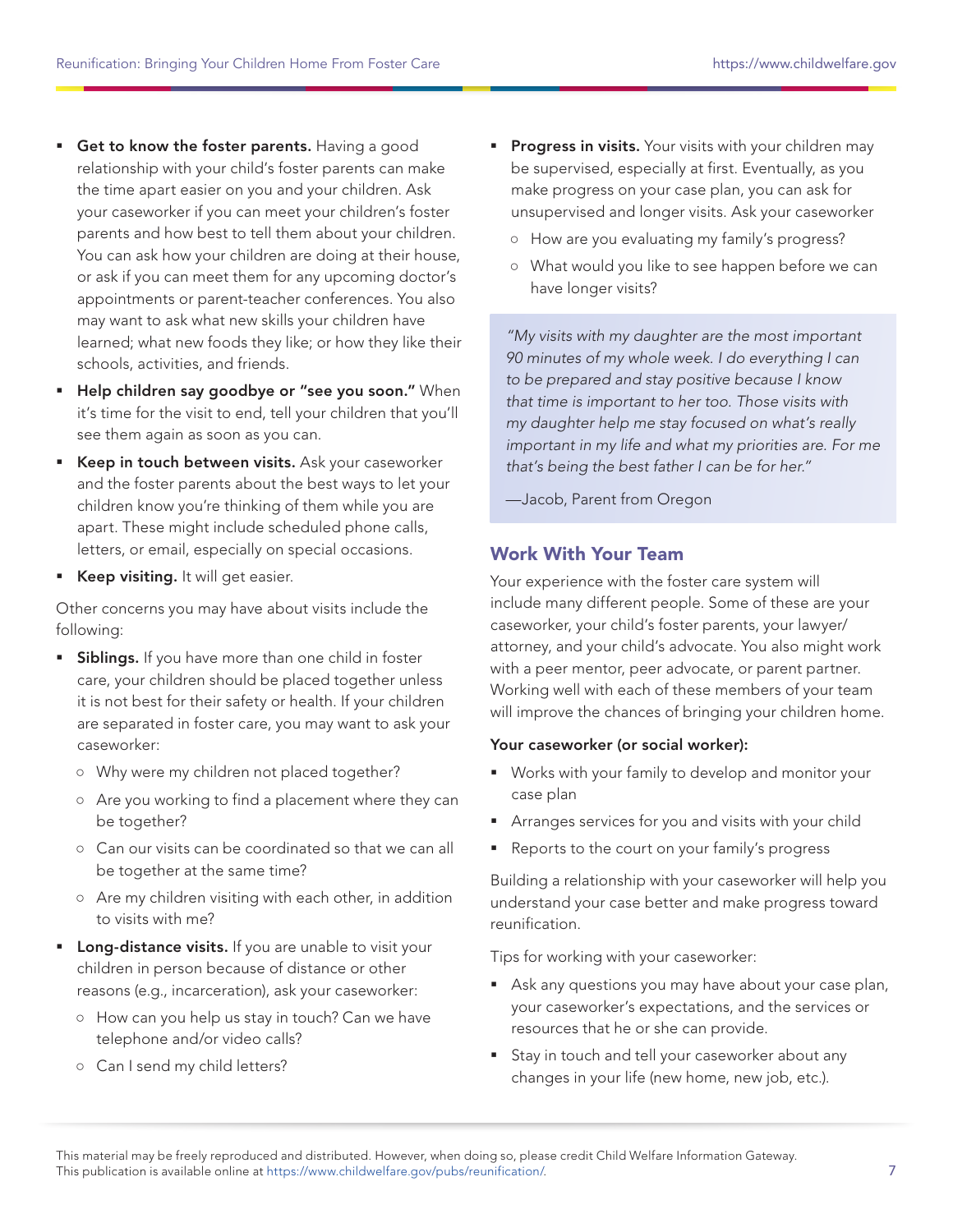- Keep your appointments and complete services in your plan.
- If you have questions or concerns, always start with your caseworker. If you feel the caseworker is not listening to you, talk to his or her supervisor or your lawyer.

#### Your children's foster parents/caregivers:

- **Take care of your children while they are in care**
- Can make visiting easier and help your children stay in touch with you between visits

Tips for working with your children's foster parents:

- Communicate in a way that is safe and respectful for everyone. (Some parents use a journal to ask questions or exchange short notes with the foster family during the children's visits. In some cases, the foster parents also will use a journal for updates about the children's school progress or other milestones. Other families share important information such as nap schedules, food preferences, and doctor's appointments through their caseworker.)
- Tell them as much as you can about your children, including their likes and dislikes, fears, and how they like to be comforted. You know your children best, and this will help the foster parents take the best possible care of your children and help them feel safe and secure.
- **EXEC** Let your children know that their foster parents care about them very much. It may help your children feel more comfortable if they see you and their foster parent getting along.

#### Your lawyer/attorney:

- May be appointed by the court if you qualify for financial assistance. Alternatively, you may hire your own or work with a local legal services agency (for more about legal services or to find help in your area at [http://](http://apps.americanbar.org/legalservices/findlegalhelp/faq_freehelp.cfm) [apps.americanbar.org/legalservices/findlegalhelp/faq\\_](http://apps.americanbar.org/legalservices/findlegalhelp/faq_freehelp.cfm) [freehelp.cfm](http://apps.americanbar.org/legalservices/findlegalhelp/faq_freehelp.cfm))
- **Represents your interests and speaks up for you in court,** including asking for the services you want or need
- **Should talk to you about your case between court dates** and let you know what to expect

Being completely honest with your lawyer helps him or her do the best job possible.

#### Your child's GAL or CASA:

- **I** Is a trained volunteer who may be assigned to your children during the court process
- **Monitors your children's case while they are in foster** care
- Makes recommendations to the court about what is best for your children

You can work with your children's CASA or GAL by providing any information he or she needs to make good decisions for your children. For more about CASA, visit [http://www.casaforchildren.org/site/c.mtJSJ7MPIsE/](http://www.casaforchildren.org/site/c.mtJSJ7MPIsE/b.5301303/k.6FB1/About_Us__CASA_for_Children.htm) [b.5301303/k.6FB1/About\\_Us\\_\\_CASA\\_for\\_Children.htm](http://www.casaforchildren.org/site/c.mtJSJ7MPIsE/b.5301303/k.6FB1/About_Us__CASA_for_Children.htm).

#### Peer mentors (sometimes called peer advocates, parent partners, or parent allies):

- Are available to help families in some States
- Are parents who have had children in foster care and successfully brought them back home
- Were once in a similar situation and can answer questions, offer advice, and support you during the process

If you have not been offered a peer mentor, ask whether one is available to you. You also can find organizations that provide parent advocacy services at [https://www.childwelfare.gov/](https://www.childwelfare.gov/organizations/?CWIGFunctionsaction=rols:main.dspROL&rolType=Custom&RS_ID=19) [organizations/?CWIGFunctionsaction=rols:main.](https://www.childwelfare.gov/organizations/?CWIGFunctionsaction=rols:main.dspROL&rolType=Custom&RS_ID=19) [dspROL&rolType=Custom&RS\\_ID=138](https://www.childwelfare.gov/organizations/?CWIGFunctionsaction=rols:main.dspROL&rolType=Custom&RS_ID=19).

"As a parent partner, we are trained to work with parents to help them build protective factors, provide them with emotional support, guide them in building relationships with their caseworkers and help them understand and effectively navigate the child welfare system. I have similar life experiences so parents feel comfortable talking with me."

—Brejea Colthirst, Birth Parent National Network, California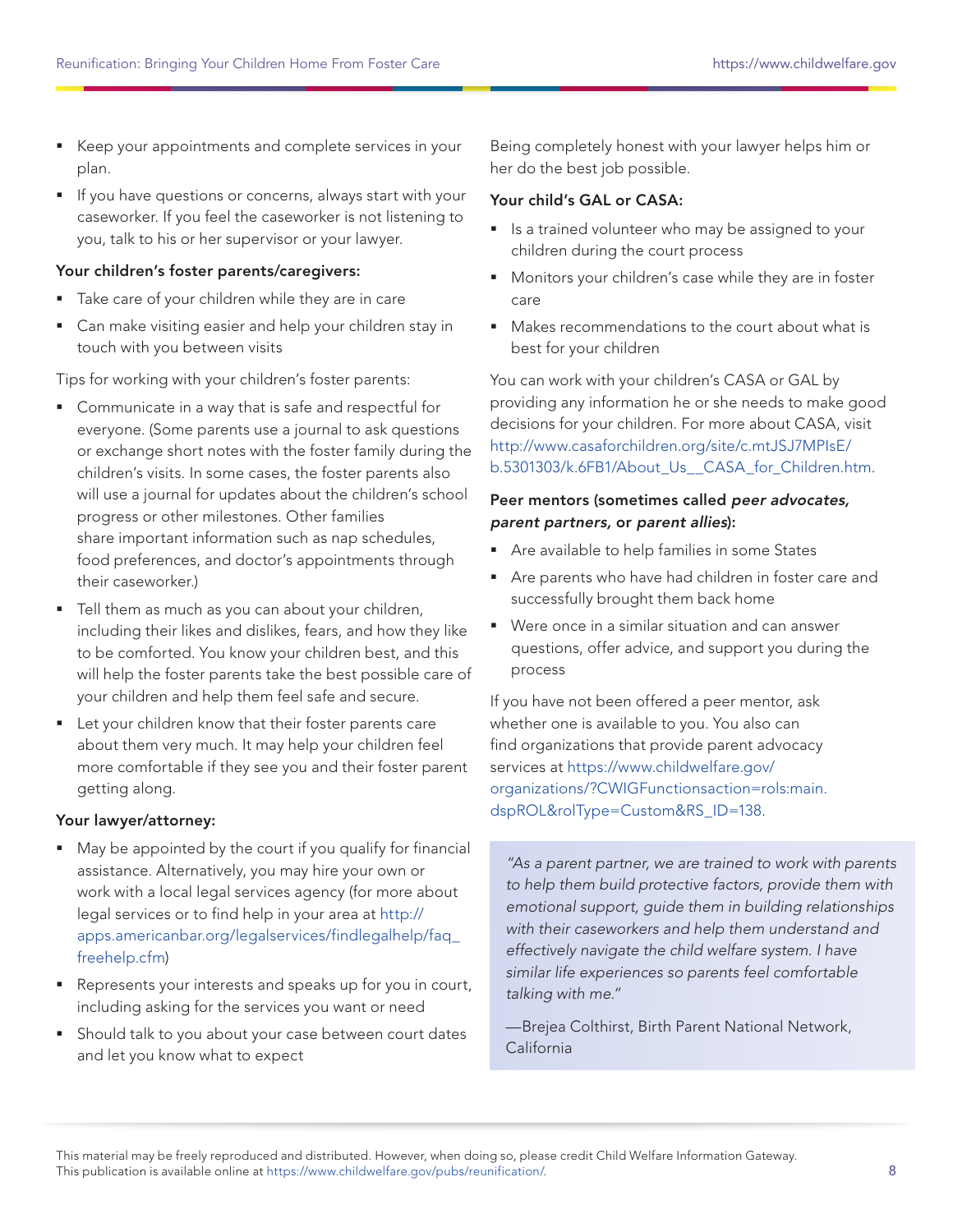# What Will Happen as Reunification Gets Closer?

One of the best indicators that you are getting closer to bringing your children or youth home will be your visits with them. Moving from supervised to unsupervised visits and receiving longer visits (as long as an overnight, weekend, or more) are good signs that your case is progressing. If you see progress and want to make a change in visits, talk with your caseworker.

During this period, you will want to be actively preparing for your children to come home. Continue to use the services in your case plan, and other community resources as needed, to help you do the following:

- Better understand your children's needs (including any special behavioral, emotional, or medical needs they might have)
- **Feel confident as a parent (including attending** parenting classes and/or individual or family counseling sessions)
- **Find resources to help your family stay strong: Work** with your caseworker (or in a family group conference or family team meeting) to identify the services you will need when your children come home. Line up informal supports for your family (such as neighborhood and community centers, child care, 12-step or other support groups, and healthy family members and friends who are willing to help during the transition).

At some point, your children or youth may come home for a "trial home visit." This means that they live at home with you on a trial basis, but the agency still maintains legal custody for a period of time.

# Why Isn't My Case Progressing?

If you are working hard to complete your case plan, you may request increased visits with your children. Increases usually happen gradually. However, if there has not been any change for several months, you may want to ask your caseworker about it.

Sometimes progress is slow because your case plan is not clear. Make sure you understand the reason each service has been included in your plan. Is the program helping you get closer to reuniting with your children? If you do not understand the information you receive from your caseworker, your lawyer may be able to help.

If your progress is slower than you would like, speak up! Ask what needs to happen to show your home is the best place for your child. Work with the agency and your lawyer to come up with a plan that works better for everyone.

You might want to check in regularly (every 2 to 4 weeks) with every member on your team. You can update your team members on any services or programs that you have completed, tell them about any problems you are having, and ask them what you can do to make further progress toward your case plan.

# What Can I Expect After My Children Come Home?

When you have completed your case plan goals and your family is reunited, everyone will need time to readjust to living together. You can help your family during this period by being willing to ask for help if you need it.

### Adjusting

After being apart, you will likely feel excited and happy to have your children home. You also may feel stressed, uncertain about how to handle some things, rejected (if your children or youth talk positively about their foster home), sad about the time you lost or milestones you missed, and afraid of losing them again.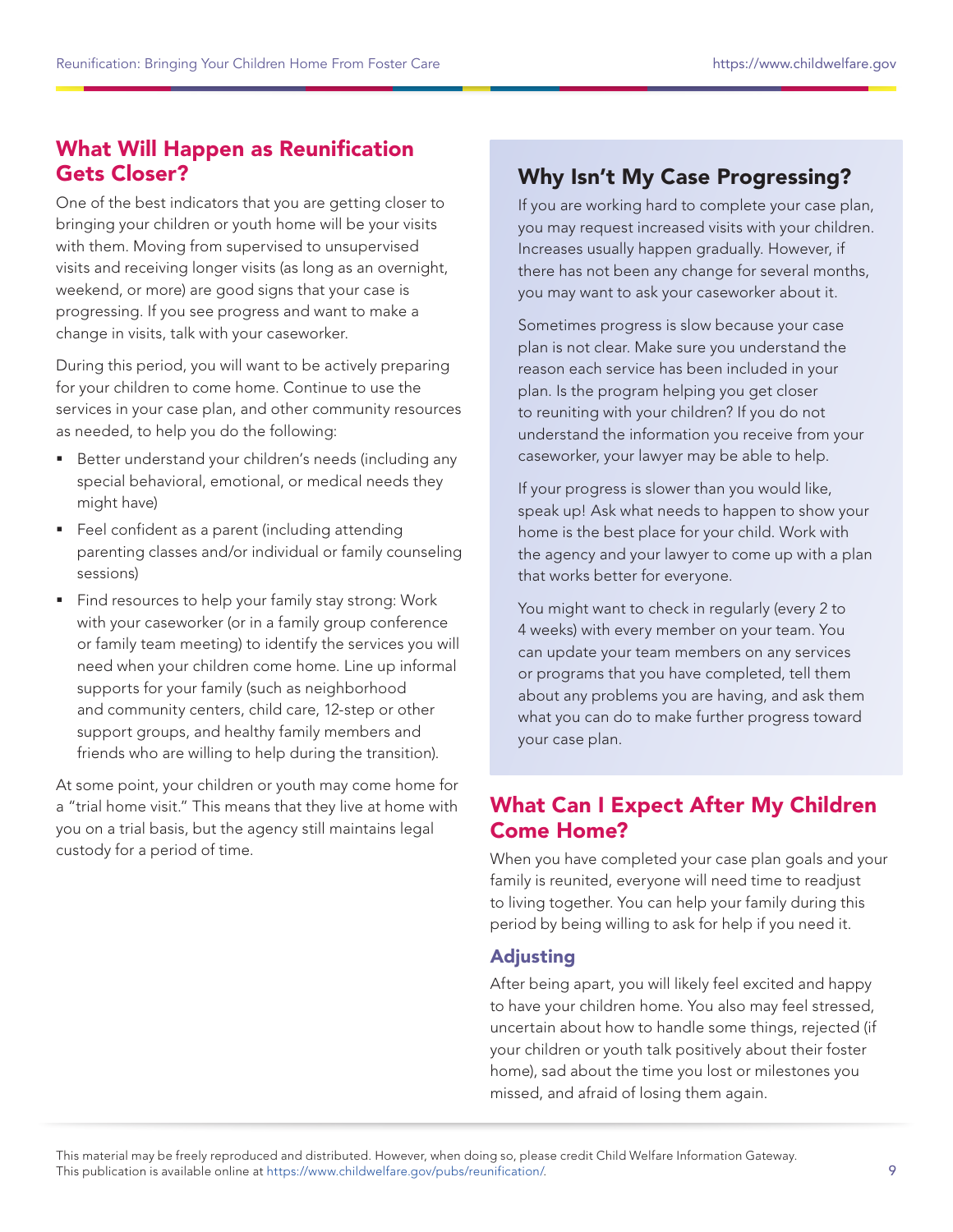Your children may have difficulty with the transition, too. They may miss friends or family they spent time with while in foster care. Depending on how long they were away, they may struggle with differences between your home and their foster home, including rules, schedules, and even food. It's important to let them know that it's okay to have their feelings, including missing their foster family, and to be as patient as you can with yourself and your children during this transition time.

"My daughter and I were blessed with an opportunity to connect with her foster parents almost a year after our case closed. I saw how bonded they all were and embraced the notion of them being extended family. As a result, they have shown us nothing but positive support and assistance, such as child care. I would love to see a system where these opportunities to partner between birth parent and foster parent become the norm since we are all coming together on behalf of the child."

—Alise Hegle, Birth Parent National Network, Washington

### Asking for and Getting Help

After you and your children are reunited, the child welfare agency may keep your family's case open for a while. They will want to be sure that your children are safe and your family has what you need to continue to move forward on a positive path.

During this time, the agency may continue to provide services, sometimes referred to as in-home or postreunification services, to help your family. This might include someone coming to your home to help you with parenting or other support services. It might also include community-based services such as child care or counseling. These services are intended to support your family and help you maintain the progress you have made.

It's okay to ask for additional help. You may worry that if you share everything is not going perfectly, your caseworker will think your children can't stay at home. But "bumps in the road" are to be expected, and asking for help is a sign of strength. If you're not sure how the

agency will react to something, talk to your lawyer first. They may be able to help you ask for what you need.

#### Giving Back

Once you have successfully completed the reunification process with your children or youth, consider using your experience to help others. Are there parts of the system you'd like to see changed? Your voice is powerful.

Would you like to help other families who are going through what your family went through? Your support could make a world of difference. See if there is an opportunity for you to work as a parent mentor in your State. In that role, you can encourage others and show them, "If I can do it, you can too!" (See the list of National Parent and Family Organizations at the end of this factsheet.)

"After successfully reuniting with my daughter, I know the importance of keeping families together and helping us build protective factors. As parents, we need to be engaged early, helped to obtain needed services and supported in overcoming challenges such as waiting lists, transportation, child care, financial obstacles, language, and cultural barriers."

—Timothy Phipps, Birth Parent National Network, Oregon

# What Other Resources Can Help Me?

For more information, see the resources listed below.

### National Parent and Family Organizations

- Birth Parent National Network works to champion birth parents as leaders and partners in child welfare systems reform. <http://www.bpnn.ctfalliance.org/>
- **Circle of Parents** provides a friendly, supportive environment led by parents and other caregivers, where anyone in a parenting role can openly discuss the successes and challenges of raising children. [http://](http://circleofparents.org/) [circleofparents.org/](http://circleofparents.org/)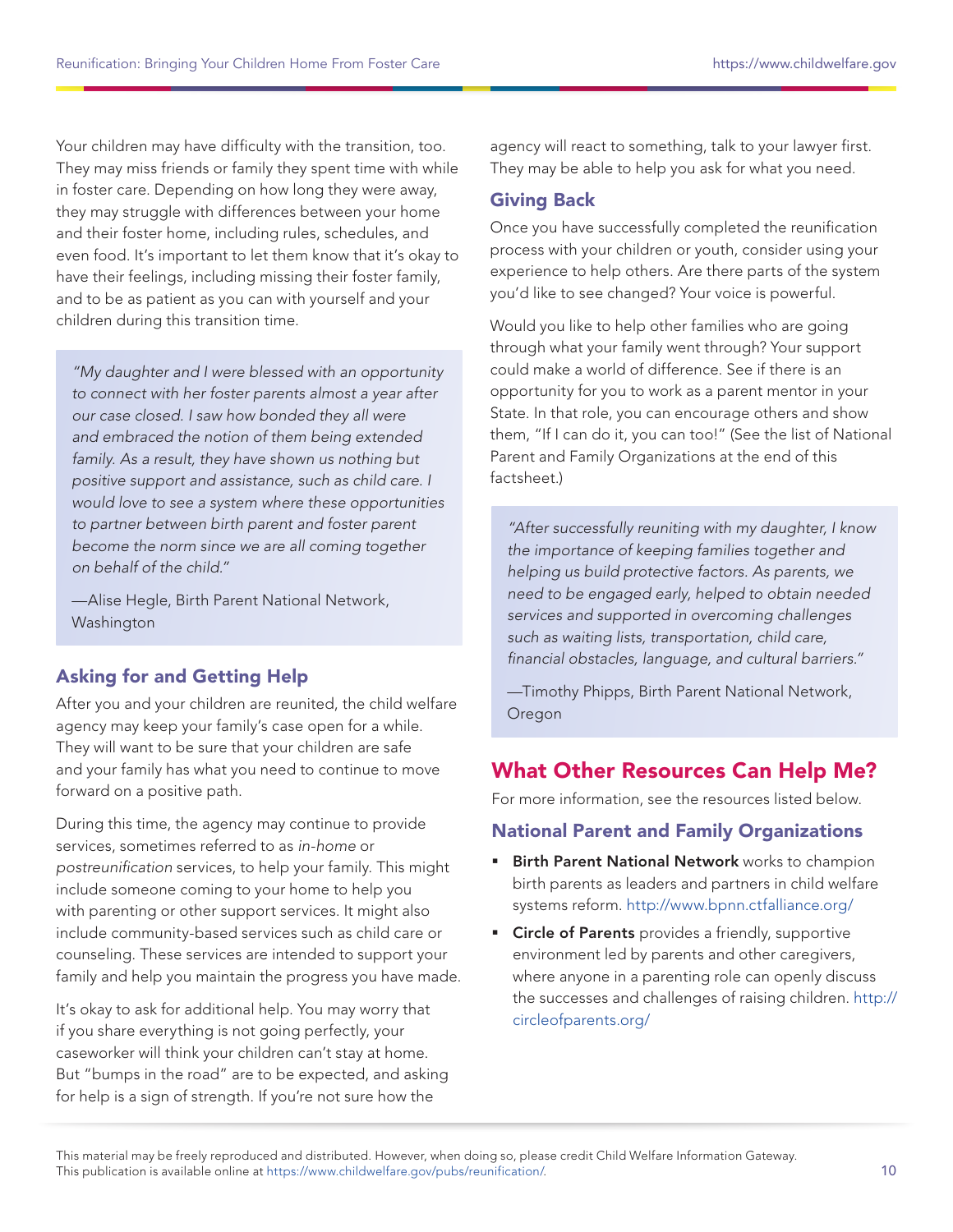- National Coalition for Parent Advocacy in Child Protective Services is a group of parent leaders and advocates who have come together to create positive public policy and program changes that prevent removal of children from their families, strengthen and ensure the rights of families whose children have been removed, and return children to their families. [https://](https://strengthening-families.org/parentadvocacy/index.html) [strengthening-families.org/parentadvocacy/index.html](https://strengthening-families.org/parentadvocacy/index.html)
- **Parents Anonymous** uses mutual support and shared leadership to empower, inspire, and create long-term positive changes in families. [http://www.](http://www.parentsanonymous.org) [parentsanonymous.org](http://www.parentsanonymous.org)

#### **Publications**

- **Understanding Child Welfare and the Courts is** a guide to the general types of court hearings your family might experience while involved with the foster care system. [https://www.childwelfare.gov/pubs/](https://www.childwelfare.gov/pubs/factsheets/cwandcourts/) [factsheets/cwandcourts/](https://www.childwelfare.gov/pubs/factsheets/cwandcourts/)
- **The Parents' Get Real Guide to Getting Your Kids Back** is written by parents who have successfully reunified with their children in the foster care system to support other parents who are currently in that situation. [http://www.strengtheningfamiliesillinois.org/](http://www.strengtheningfamiliesillinois.org/mirror/downloads/Parents_Get_Real_Guide_lores.pdf) [mirror/downloads/Parents\\_Get\\_Real\\_Guide\\_lores.pdf](http://www.strengtheningfamiliesillinois.org/mirror/downloads/Parents_Get_Real_Guide_lores.pdf)
- Finding Your Way: Guides for Fathers in Child **Protection Cases** provide tips for noncustodial fathers who want to be active participants in their children's child protection cases. They focus on topics such as fathers' legal rights, child support, and courtroom expectations. [http://site.americanhumane.org/](http://site.americanhumane.org/fatherhooddocs/father_guide.pdf) [fatherhooddocs/father\\_guide.pdf](http://site.americanhumane.org/fatherhooddocs/father_guide.pdf)
- A Family's Guide to the Child Welfare System helps parents better understand the child welfare system and answers questions many parents will have. [http://](http://gucchd.georgetown.edu/products/AFamilysGuide_English.pdf) [gucchd.georgetown.edu/products/AFamilysGuide\\_](http://gucchd.georgetown.edu/products/AFamilysGuide_English.pdf) [English.pdf](http://gucchd.georgetown.edu/products/AFamilysGuide_English.pdf)
- **Rise magazine** is written by parents who have faced the child welfare system in their own lives. [http://www.](http://www.risemagazine.org/) [risemagazine.org/](http://www.risemagazine.org/)

# Help With Specific Issues

Families become involved with the foster care system for many different reasons, from substance use to domestic violence, to immigration concerns. Below are some resources that may help with your family's specific circumstances.

#### Substance Use

- Addiction in the Family (Rise magazine) [http://www.](http://www.risemagazine.org/wp-content/uploads/2015/08/Rise_issue_20-addiction-in-family.pdf) [risemagazine.org/wp-content/uploads/2015/08/Rise\\_](http://www.risemagazine.org/wp-content/uploads/2015/08/Rise_issue_20-addiction-in-family.pdf) [issue\\_20-addiction-in-family.pdf](http://www.risemagazine.org/wp-content/uploads/2015/08/Rise_issue_20-addiction-in-family.pdf)
- **You Don't Have to Stop Being a Parent While You Are** in a Residential Substance Abuse Treatment Facility (New York State Office of Children & Family Services) [http://ocfs.ny.gov/main/policies/external/OCFS\\_2011/](http://ocfs.ny.gov/main/policies/external/OCFS_2011/ADMs/Attachment%202B%20for%20res_sub%20abuse.pdf) [ADMs/Attachment%202B%20for%20res\\_sub%20](http://ocfs.ny.gov/main/policies/external/OCFS_2011/ADMs/Attachment%202B%20for%20res_sub%20abuse.pdf) [abuse.pdf](http://ocfs.ny.gov/main/policies/external/OCFS_2011/ADMs/Attachment%202B%20for%20res_sub%20abuse.pdf)
- Substance Abuse Resources for Families (Child Welfare Information Gateway) [https://www.childwelfare.gov/](https://www.childwelfare.gov/topics/systemwide/substance/resources/) [topics/systemwide/substance/resources/](https://www.childwelfare.gov/topics/systemwide/substance/resources/)
- **Substance Abuse Treatment Facility Locator** (Substance Abuse and Mental Health Services Administration) <https://findtreatment.samhsa.gov/>

#### Mental Health

- **Family Resources (American Academy of Child and** Adolescent Psychiatry) [https://www.aacap.org/aacap/](https://www.aacap.org/aacap/families_and_youth/Family_Resources/Home.aspx) families\_and\_youth/Family\_Resources/Home.aspx
- **Tips for Parenting With a Mental Illness (Psych** Central website) [http://psychcentral.com/lib/](http://psychcentral.com/lib/tips-for-parenting-with-a-mental-illness/) [tips-for-parenting-with-a-mental-illness/](http://psychcentral.com/lib/tips-for-parenting-with-a-mental-illness/)

#### Child Abuse

- Parenting a Child Who Has Experienced Abuse or Neglect (Child Welfare Information Gateway) [https://](https://www.childwelfare.gov/pubs/parenting-CAN/) [www.childwelfare.gov/pubs/parenting-CAN/](https://www.childwelfare.gov/pubs/parenting-CAN/)
- **Parenting a Child Who Has Experienced Trauma** (Child Welfare Information Gateway) [https://www.](https://www.childwelfare.gov/pubs/factsheets/child-trauma/) [childwelfare.gov/pubs/factsheets/child-trauma/](https://www.childwelfare.gov/pubs/factsheets/child-trauma/)